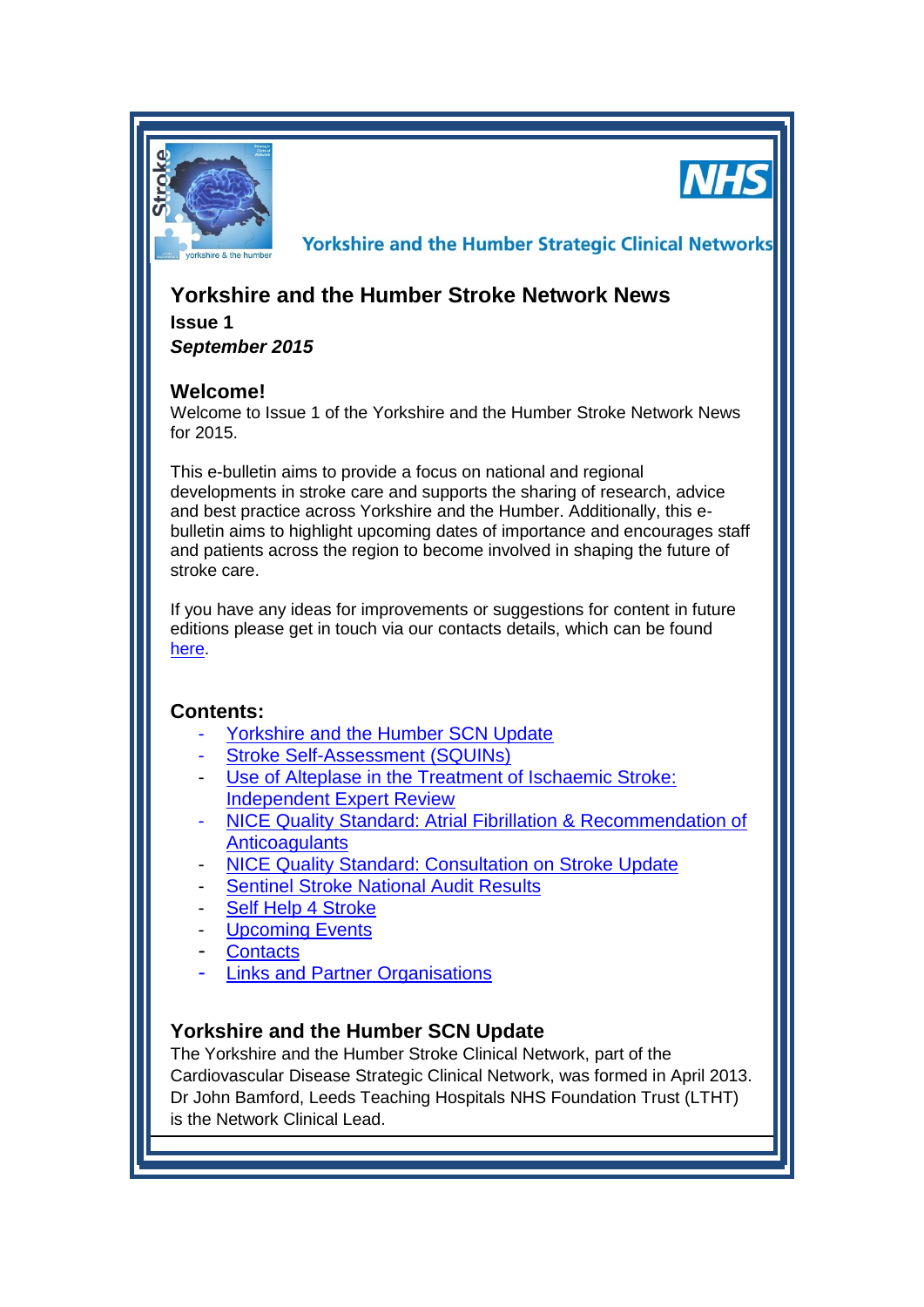Stroke remains a priority across the region and the Clinical Network aims to bring together those who use, provide and commission stroke services in order to make improvements in outcomes for the patient pathway, and to ensure quality and equity of stroke care.

A particular focus over the past year has been a review of Hyper-Acute Stroke Services. Each of the three sub regions of Yorkshire and the Humber identified the need to undertake an assurance review to ascertain the resilience of their current Hyper-Acute Stroke Services (HASS) model.

This need reflected the opportunities for improvement highlighted by the Stroke Sentinel National Audit Programme (SSNAP) and the challenges that some acute hospitals have faced in the delivery of acute stroke services (e.g. 24/7 thrombolysis). The review was mandated by the Yorkshire and Humber Chief Officers and delivered through existing sub regional governing and accountability arrangements.

The Stroke Clinical Network has agreed to focus on the following areas to support the work across Y&H:

- Business Continuity / Resilience
- Benchmarking / Data Sharing
- Workforce
- Repatriation Process
- Standards for Providers

In addition, the SCN continues to determine how best to support work on ESD given limited resources.

There will be a Yorkshire & the Humber Stroke Clinical Expert Group (by Webex) at 5pm on Wednesday 7th October to discuss these and other developments across the region.

#### <span id="page-1-0"></span>**Stroke Self-Assessment Process 2015**

The Yorkshire & the Humber Strategic Clinical Network has recommended to CCGs that the self-assessment process, which was agreed by CCGs and commenced last year, is continued for 2015. However, due to financial challenges within the system it has been proposed that the on-line system is not utilised. We are awaiting confirmation that the CCGs are happy with this approach, but wanted to update you in the meantime.

The intention is for Trusts to provide a refreshed Annual Report, and an update on the Action Plans submitted in 2014. In addition, workforce levels will be requested.

SSNAP data will continue to be reviewed.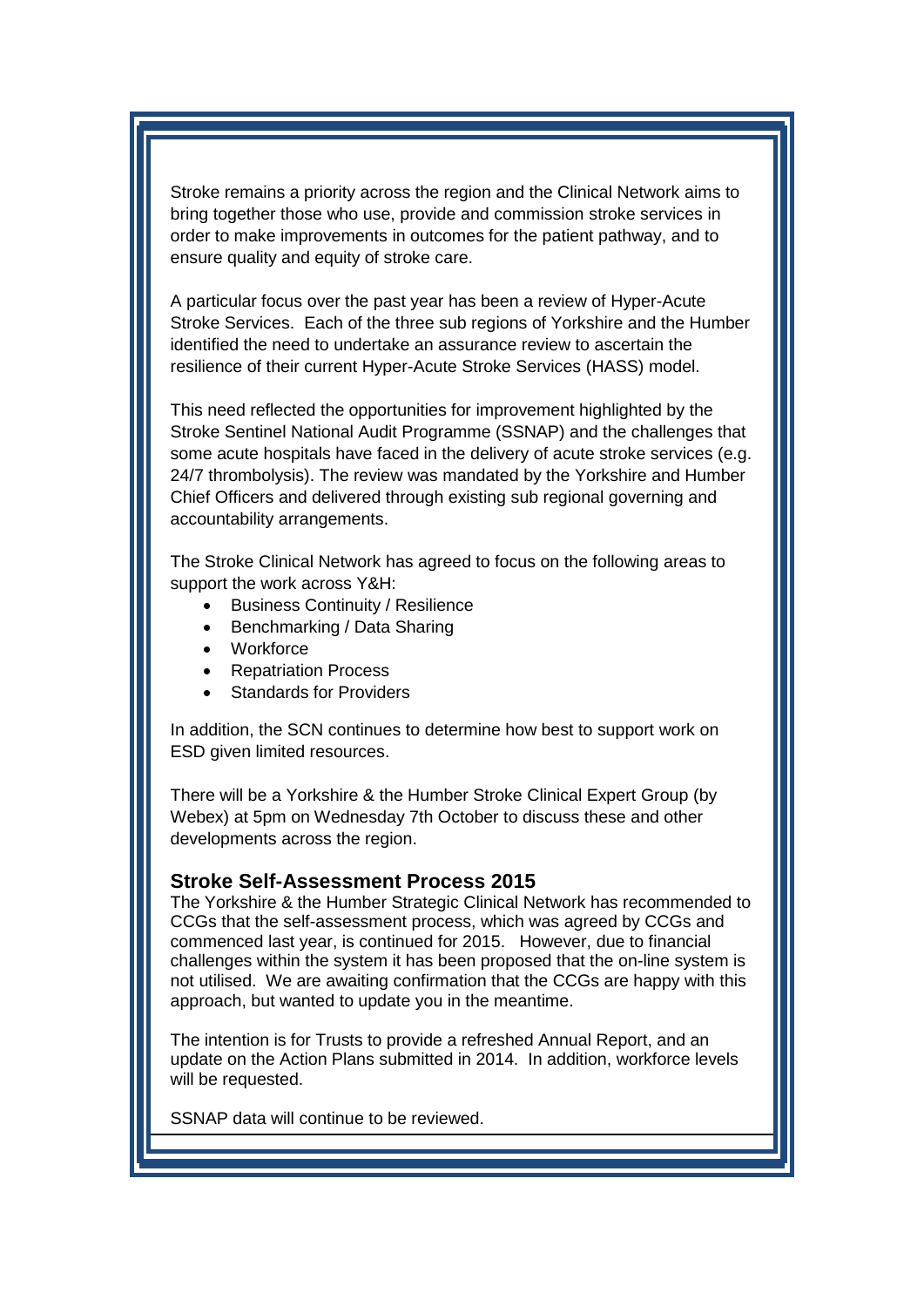The following timeline is proposed:

| <b>Action</b>                      | Date                                           |
|------------------------------------|------------------------------------------------|
| Providers to submit updated Action | 30 <sup>th</sup> November 2015                 |
| Plan, Annual Report & Workforce    |                                                |
| Data                               |                                                |
| <b>SCN Review of Submissions</b>   | $1st$ December – 11 <sup>th</sup> January 2015 |
| Feedback by SCN to CCGs            | By $15th$ January 2015                         |
| Feedback by CCGs to Trusts         | By 12 <sup>th</sup> February 2015              |

### <span id="page-2-0"></span>**Use of Alteplase in the Treatment of Ischaemic Stroke: Independent Expert Review**

The Medicines and Healthcare products Regulatory Agency has published [Summary of the conclusions of the Expert Working Group of the Commission](https://www.gov.uk/government/publications/alteplase-for-treatment-of-acute-ischaemic-stroke-independent-review)  [on Human Medicines on alteplase.](https://www.gov.uk/government/publications/alteplase-for-treatment-of-acute-ischaemic-stroke-independent-review)

The review considered the latest data on the benefits and risks of alteplase in strokes, and concluded that:

- the benefit of using alteplase outweighs the risk when used up to 4.5 hours after the onset of symptoms in accordance with the licence
- the benefit of alteplase in the treatment of stroke is highly timedependent and therefore minimising the time to the start of treatment is critical to ensuring the best possible outcome
- the latest available data strengthen the existing evidence base for the current authorised use of alteplase

For more information please see the [MHRA press release.](https://www.gov.uk/government/news/independent-expert-review-concludes-alteplase-is-safe-and-effective-for-use-within-existing-treatment-guidelines)

## <span id="page-2-1"></span>**NICE Quality Standard: Atrial Fibrillation & Recommendation of Anticoagulants**

NICE has published a Quality Standard on [Atrial fibrillation: treatment and](http://www.nice.org.uk/guidance/qs93)  [management \(QS93\)](http://www.nice.org.uk/guidance/qs93). The quality standard covers identification, treatment and management of atrial fibrillation (including paroxysmal, persistent and permanent atrial fibrillation, and atrial flutter) in adults.

The quality standard also recommends that for patients with atrial fibrillation (AF) who have a CHA2DS2-VASC stroke risk score of 2 or above are offered newer anticoagulants, such as apixaban, dabigatran etexilate, rivaroxaban or a vitamin K antagonist like warfarin in place of aspirin.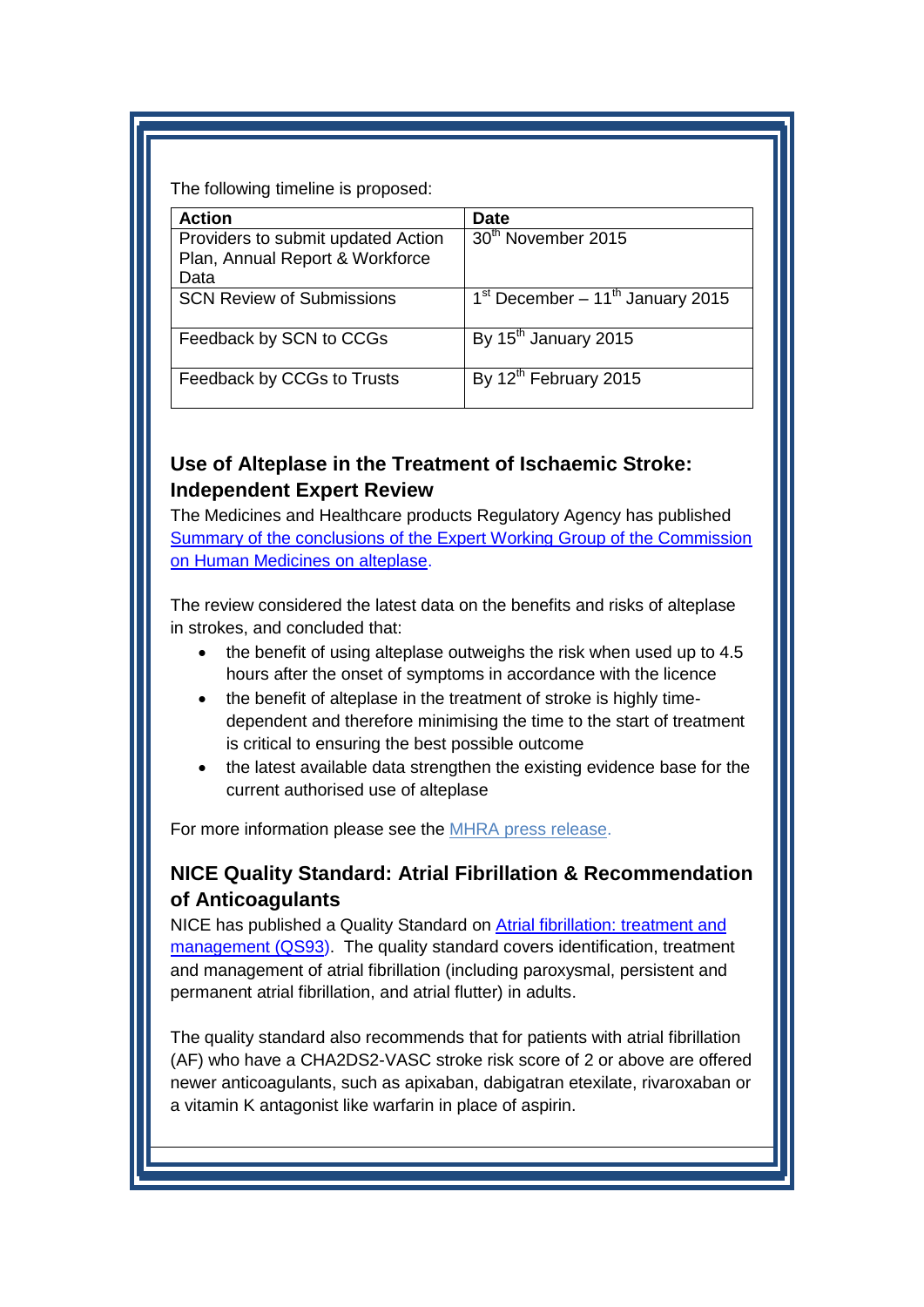For further information on anticoagulants for stroke prevention please click [here.](http://www.nice.org.uk/news/article/offer-anticoagulants-instead-of-aspirin-for-stroke-prevention)

#### <span id="page-3-0"></span>**NICE Quality Standard: Consultation on Stroke Update**

NICE are currently developing an update on their quality standard on Stroke. Thus far NICE have published a topic overview for this quality standard, describing core elements of the standard, on the NICE website.

From Monday 7 September 2015 a consultation on the draft quality standard will open for comment with a closing date of 5 October 2015. To read the draft standard and comment on the consultation please click [here.](http://www.nice.org.uk/guidance/indevelopment/gid-qsd119?)

#### <span id="page-3-1"></span>**Sentinel Stroke National Audit Results**

The Royal College of Physicians has published the ninth report from the Sentinel Stroke National Audit Programme (SSNAP). These standards have been set to encourage hospitals to both identify where improvements are needed and drive change. The report relates to patients admitted between January and March 2015 and includes named hospital results for the entire inpatient care pathway. To read the report in full click [here.](https://www.rcplondon.ac.uk/press-releases/latest-stroke-audit-results-show-world-class-stroke-care-achievable)

### <span id="page-3-2"></span>**Self Help 4 Stroke**

Self Help 4 Stroke is a newly launched website for people living with stroke after their formal rehabilitation has finished. The content of the website was written by stroke specialists and former patients had significant input into the development of every aspect of the website. The site offers advice, practical tips and film clips to help people through their post stroke journey. Check out the website here: [www.selfhelp4stroke.org.](http://www.selfhelp4stroke.org/)

### <span id="page-3-3"></span>**Upcoming Events**

 Thursday 24 September 2015, 09:00-16:00, **An Educational Meeting for South Yorkshire Health Professionals Involved in Stroke Care**, The Source Skills Academy, 300 Meadowhall Way, Sheffield, S9 1EA

A **FREE** educational meeting for South Yorkshire Health Professionals involved in Stroke Care in primary and secondary care.

To view the programme for the day please click [here.](http://www.yhscn.nhs.uk/media/PDFs/cvd/Stroke/FINAL%20SOUTH%20YORKSHIRE%20AGENDA%20INVITE.pdf) To register for a place please email [Cherie Dennison.](mailto:cherie.dennison@bms.com)

 Wednesday 30 September 2015, 08:30-16:30, **Hyperacute Stroke Care: A new Era?** Westleigh Conference Centre, University of Central Lancashire, Preston.

To view the event flyer please click [here.](http://www.yhscn.nhs.uk/media/PDFs/cvd/Stroke/Hyperacute%20Stroke%20Care%20Conference%20Flyer.pdf) To view the programme for the day please click [here.](http://www.yhscn.nhs.uk/media/PDFs/cvd/Stroke/Hyperacute%20Stroke%20Care%20Conference%20Programme.pdf)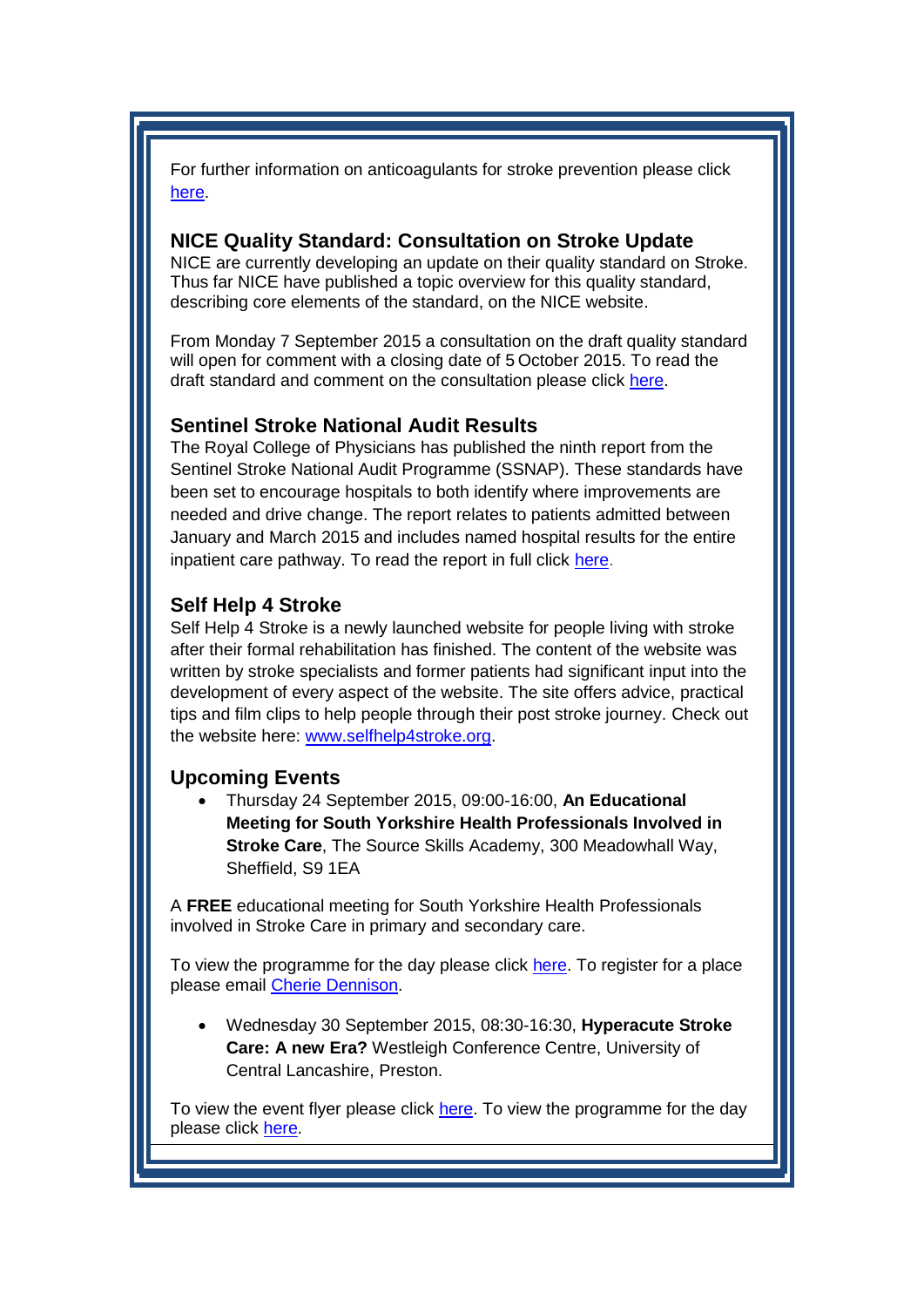To register for a place please email [cpruenquiries@uclan.ac.uk.](mailto:cpruenquiries@uclan.ac.uk)

 Thursday 8th October 2015 1600-2045, **Stroke Education Meeting & Regional Stroke Specialty Meeting**, St James's Hospital, Leeds.

There is a meeting for Stroke Physicians 16.00-18.00 - Open to stroke physicians across Yorkshire & the Humber, and any juniors. To view the programme please click [here.](http://www.yhscn.nhs.uk/media/PDFs/cvd/Stroke/Stroke%20Education%20Event%20-%2008.10.15.pdf)

Followed by the Regional Stroke Specialty meeting 18.45-20.45 - this is open to all colleagues in the Stroke Community, therefore all of the Stroke MDT physicians, physios, OT, SALT, Research Nurses, Nurses etc

Free to attend and refreshments will be available between the meetings.

 Friday 6th November 2015, 13:30-18:00, **Advanced Diagnostic Imaging for Stroke Therapies**, Hilton Double Tree Hotel, Leeds.

The event is **FREE** to attend and aims to provide education and training for stroke physicians in stroke imaging.

To view the provisional programme for the day click [here.](http://www.yhscn.nhs.uk/media/PDFs/cvd/Stroke/STROKE%20ALERT%20INVITE%20250915.pdf) To register for a place please email [Claire Kipling.](mailto:Claire.Kipling@Covidien.com) Note that this date is rearranged from 25<sup>th</sup> September (updated programme awaited).

### <span id="page-4-0"></span>**Contacts**

If you would like to discuss any of the items included in this e-bulletin or would like further information about the Stroke Network please contact:

Rebecca Campbell, Quality Improvement Manager: [rebecca.campbell6@nhs.net,](mailto:rebecca.campbell6@nhs.net)0113 8253448 / 07825256356

Dr John Bamford, Yorkshire and the Humber SCN Clinical Lead for Stroke: [john.bamford@nhs.net](mailto:john.bamford@nhs.net)

### <span id="page-4-1"></span>**Links and Partner Organisations**

- AF Association. Click [here](http://www.atrialfibrillation.org.uk/) for the website.
- Arrhythmia Alliance. Click [here](http://www.heartrhythmcharity.org.uk/www/76/0/Atrial_fibrillation/) for the website.
- Stroke Association. Click [here](https://www.stroke.org.uk/) for the website.
- NHS Improving Quality. Click [here f](http://www.nhsiq.nhs.uk/)or the website.
- Yorkshire and the Humber Strategic Clinical Networks. Click [here](http://www.yhscn.nhs.uk/index.php) for the website.
- Yorkshire and the Humber Clinical Senate. Click [here](http://www.yhsenate.nhs.uk/index.php) for the website.
- Yorkshire and Humber Academic Health Science Network. Click [here](http://www.yhahsn.org.uk/) for the website.